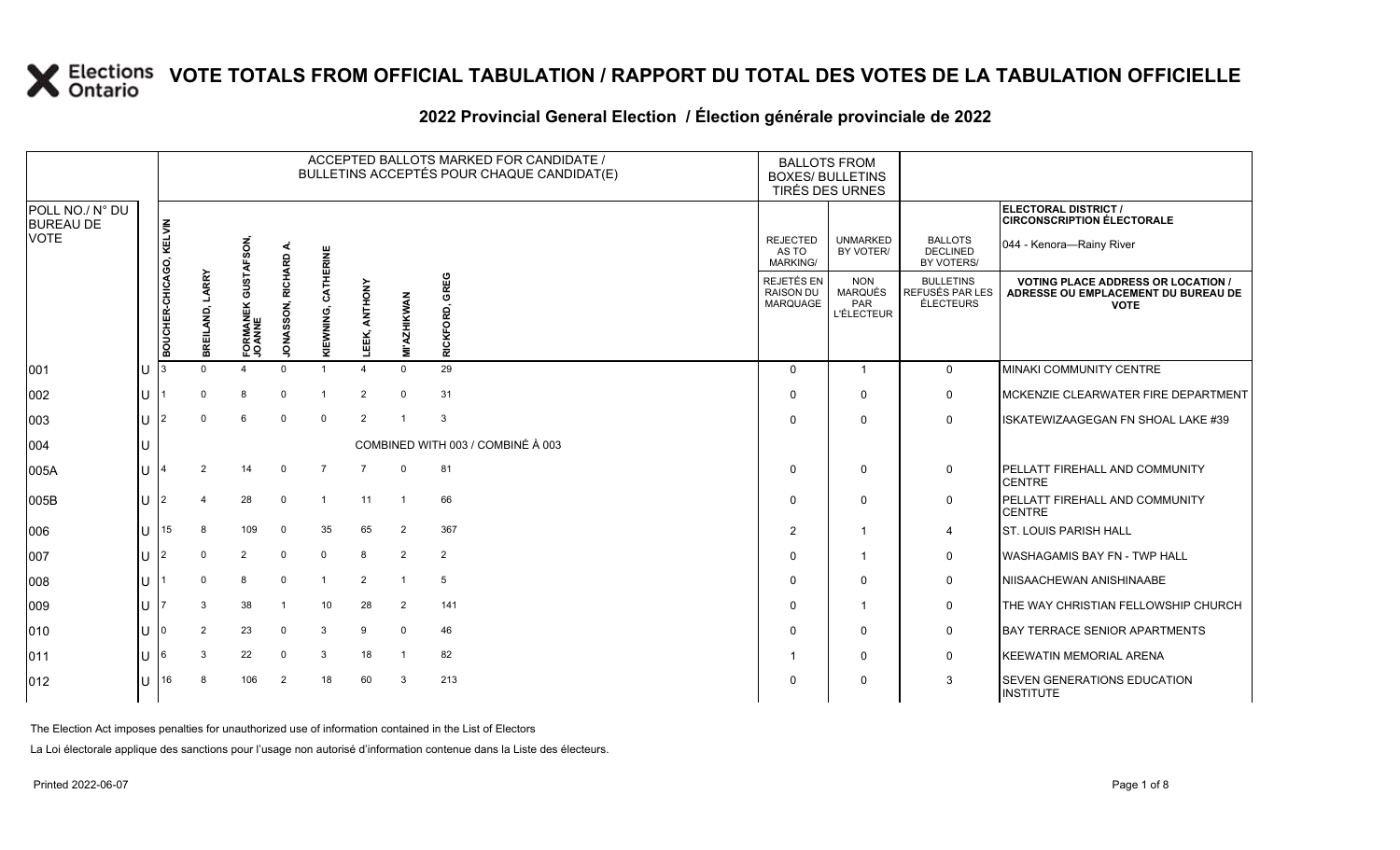### **2022 Provincial General Election / Élection générale provinciale de 2022**

|                                     |                    | ACCEPTED BALLOTS MARKED FOR CANDIDATE /<br>BULLETINS ACCEPTÉS POUR CHAQUE CANDIDAT(E) |                    |                                |                                  |                       |                  |                         |                            | <b>BOXES/ BULLETINS</b>                    | <b>BALLOTS FROM</b><br>TIRÉS DES URNES                   |                                                  |                                                                                               |
|-------------------------------------|--------------------|---------------------------------------------------------------------------------------|--------------------|--------------------------------|----------------------------------|-----------------------|------------------|-------------------------|----------------------------|--------------------------------------------|----------------------------------------------------------|--------------------------------------------------|-----------------------------------------------------------------------------------------------|
| POLL NO./ N° DU<br><b>BUREAU DE</b> |                    |                                                                                       |                    |                                |                                  |                       |                  |                         |                            |                                            |                                                          |                                                  | <b>ELECTORAL DISTRICT /</b><br><b>CIRCONSCRIPTION ÉLECTORALE</b>                              |
| <b>VOTE</b>                         |                    |                                                                                       |                    | SON,                           |                                  | ERINE                 |                  |                         |                            | <b>REJECTED</b><br>AS TO<br>MARKING/       | <b>UNMARKED</b><br>BY VOTER/                             | <b>BALLOTS</b><br><b>DECLINED</b><br>BY VOTERS/  | 044 - Kenora-Rainy River                                                                      |
|                                     |                    | BOUCHER-CHICAGO, KELVIN                                                               | LARRY<br>BREILAND, | 5<br>0<br>FORMANEK (<br>JOANNE | RICHARD<br>SON,<br><b>JONASS</b> | CATHI<br>EWNING,<br>⊽ | ANTHONY<br>LEEK, | <b>MI'AZHIKWAN</b>      | GREG<br>ģ<br><b>RICKFO</b> | REJETÉS EN<br><b>RAISON DU</b><br>MARQUAGE | <b>NON</b><br><b>MARQUÉS</b><br>PAR<br><b>L'ÉLECTEUR</b> | <b>BULLETINS</b><br>REFUSÉS PAR LES<br>ÉLECTEURS | <b>VOTING PLACE ADDRESS OR LOCATION</b><br>ADRESSE OU EMPLACEMENT DU BUREAU DE<br><b>VOTE</b> |
| 013                                 | U                  |                                                                                       | $\Omega$           | 10 <sup>°</sup>                | $\Omega$                         | $\overline{1}$        | $\overline{7}$   | $\Omega$                | 60                         | $\overline{\mathbf{1}}$                    | $\mathbf 0$                                              | $\mathbf{0}$                                     | SUPER 8 MOTEL                                                                                 |
| 014                                 | lU.                |                                                                                       | $\Omega$           | 40                             | $\Omega$                         | 6                     | 17               | $\overline{1}$          | 77                         |                                            | $\Omega$                                                 | $\mathbf 0$                                      | <b>CALVARY PENTECOSTAL CHURCH</b>                                                             |
| 015                                 | lu-                | 3                                                                                     | $\Omega$           | 30                             | $\mathbf 0$                      | 2                     | 12               | $\overline{2}$          | 51                         |                                            | $\Omega$                                                 | 0                                                | <b>EVERGREEN PUBLIC SCHOOL</b>                                                                |
| 016                                 | $ U $ <sup>3</sup> |                                                                                       |                    | 25                             |                                  | $\mathbf 0$           | 10               | 2                       | 39                         | $\Omega$                                   | $\Omega$                                                 | 0                                                | EVERGREEN PUBLIC SCHOOL                                                                       |
| 017                                 | ΙU                 |                                                                                       |                    | 31                             | $\Omega$                         | $\mathbf{1}$          | 24               | $\mathbf 0$             | 74                         | $\Omega$                                   | $\Omega$                                                 | $\mathsf{O}$                                     | ÉCOLE STE-MARGUERITE-BOURGEOYS                                                                |
| 018                                 | lU.                | 15                                                                                    |                    | 19                             |                                  | 5                     | 9                | $\overline{2}$          | 33                         |                                            | -1                                                       | $\mathbf 0$                                      | EVERGREEN PUBLIC SCHOOL                                                                       |
| $ 019\rangle$                       | lU.                | 3                                                                                     | 3                  | 28                             | $\Omega$                         | $\overline{7}$        | 17               | $\overline{2}$          | 93                         | $\Omega$                                   | $\Omega$                                                 | $\mathbf 0$                                      | <b>EVERGREEN PUBLIC SCHOOL</b>                                                                |
| 020                                 | IП                 |                                                                                       |                    | 13                             | $\Omega$                         | $\overline{1}$        | 15               | 0                       | 44                         | $\Omega$                                   | $\Omega$                                                 | 0                                                | <b>BENEDICKSON COURT</b>                                                                      |
| 021                                 | U                  | 13                                                                                    |                    | 26                             | $\Omega$                         | 5                     | 8                | $\mathbf 0$             | 69                         | $\Omega$                                   | $\Omega$                                                 | $\mathbf 0$                                      | <b>GARDNER HOUSE SENIORS APARTMENTS</b>                                                       |
| 022                                 | lu-                | l3                                                                                    |                    | 21                             | 0                                | 3                     | 16               | $\overline{\mathbf{1}}$ | 44                         |                                            | $\Omega$                                                 | $\mathbf 0$                                      | PARKVIEW SENIOR APARTMENTS                                                                    |
| 023                                 | lu-                | 12                                                                                    |                    | 34                             | $\Omega$                         | 5                     | 8                | -1                      | 62                         | $\overline{2}$                             | -1                                                       | $\mathbf 0$                                      | PARKVIEW SENIOR APARTMENTS                                                                    |
| 024                                 | lU.                | I6                                                                                    | 2                  | 74                             |                                  | 14                    | 55               | $\overline{1}$          | 248                        | $\Omega$                                   | $\mathbf 0$                                              | $\overline{2}$                                   | KING GEORGE VI PUBLIC SCHOOL                                                                  |
| 025                                 | ΙU                 |                                                                                       |                    | $\overline{7}$                 |                                  | $\overline{4}$        | $\overline{7}$   | $\mathbf 0$             | 30                         | $\Omega$                                   | $\Omega$                                                 | 0                                                | <b>REDDITT CURLING RINK</b>                                                                   |
| 026                                 | ΠT                 |                                                                                       |                    | 43                             |                                  | 8                     | 16               | - 1                     | 106                        | $\Omega$                                   |                                                          | 0                                                | CH. OF JESUS CHRIST OF LATTER-DAY<br><b>SAINTS</b>                                            |

The Election Act imposes penalties for unauthorized use of information contained in the List of Electors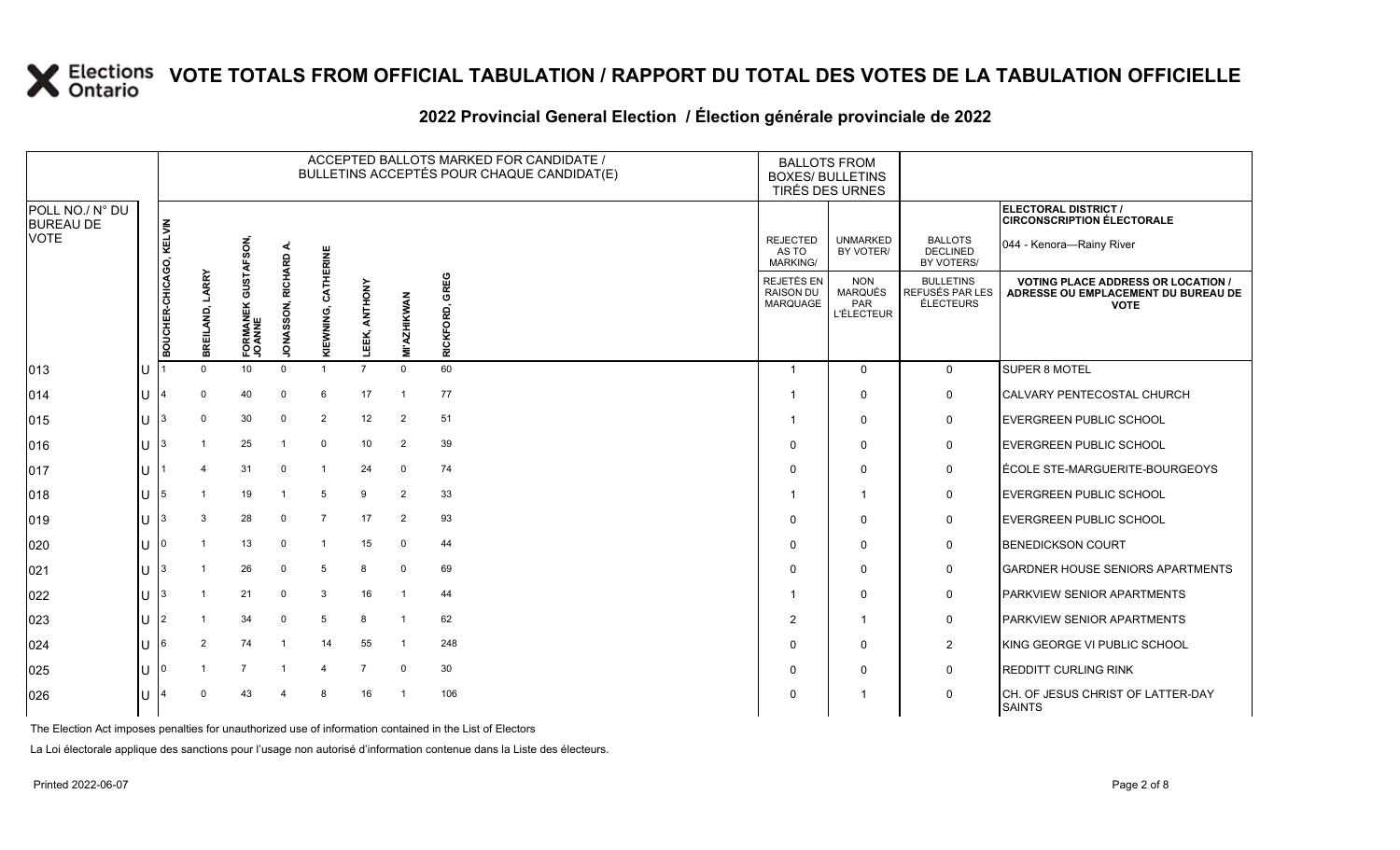### **2022 Provincial General Election / Élection générale provinciale de 2022**

|                                     |                      | ACCEPTED BALLOTS MARKED FOR CANDIDATE /<br>BULLETINS ACCEPTÉS POUR CHAQUE CANDIDAT(E) |                    |                               |                   |                          |                 |                    |                          | <b>BALLOTS FROM</b><br><b>BOXES/ BULLETINS</b> | TIRÉS DES URNES                                          |                                                  |                                                                                                 |
|-------------------------------------|----------------------|---------------------------------------------------------------------------------------|--------------------|-------------------------------|-------------------|--------------------------|-----------------|--------------------|--------------------------|------------------------------------------------|----------------------------------------------------------|--------------------------------------------------|-------------------------------------------------------------------------------------------------|
| POLL NO./ N° DU<br><b>BUREAU DE</b> |                      |                                                                                       |                    |                               |                   |                          |                 |                    |                          |                                                |                                                          |                                                  | ELECTORAL DISTRICT /<br><b>CIRCONSCRIPTION ÉLECTORALE</b>                                       |
| <b>VOTE</b>                         |                      |                                                                                       |                    |                               | ⋖                 | ERINE                    |                 |                    |                          | <b>REJECTED</b><br>AS TO<br><b>MARKING/</b>    | <b>UNMARKED</b><br>BY VOTER/                             | <b>BALLOTS</b><br><b>DECLINED</b><br>BY VOTERS/  | 044 - Kenora—Rainy River                                                                        |
|                                     |                      | BOUCHER-CHICAGO, KELVIN                                                               | LARRY<br>BREILAND, | FORMANEK GUSTAFSON,<br>JOANNE | JONASSON, RICHARD | CATHI<br>KIEWNING,       | ANTHONY<br>EEK, | <b>MI'AZHIKWAN</b> | <b>GREG</b><br>RICKFORD, | REJETÉS EN<br><b>RAISON DU</b><br>MARQUAGE     | <b>NON</b><br><b>MARQUÉS</b><br>PAR<br><b>L'ÉLECTEUR</b> | <b>BULLETINS</b><br>REFUSÉS PAR LES<br>ÉLECTEURS | <b>VOTING PLACE ADDRESS OR LOCATION /</b><br>ADRESSE OU EMPLACEMENT DU BUREAU DE<br><b>VOTE</b> |
| 027                                 | $\mathbf{U}$         |                                                                                       | $\Omega$           | 23                            | 3                 | 3                        | 19              |                    | 146                      | $\Omega$                                       | $\Omega$                                                 | $\overline{0}$                                   | CH. OF JESUS CHRIST OF LATTER-DAY<br><b>SAINTS</b>                                              |
| 028                                 | U                    |                                                                                       | 3                  | 31                            | $\Omega$          | 11                       | 25              | 0                  | 99                       | $\mathbf{0}$                                   | $\mathbf 0$                                              | 0                                                | <b>VALLEYVIEW SCHOOL</b>                                                                        |
| 029                                 | U                    |                                                                                       | 3                  | 25                            | $\Omega$          | 9                        | 10              | $\overline{1}$     | 93                       | $\Omega$                                       | $\mathbf 0$                                              | $\mathbf 0$                                      | KENORA FIRE STATION NO. 3                                                                       |
| 030                                 | U                    |                                                                                       | $\Omega$           | 13                            | $\Omega$          | $\mathbf 0$              | 3               | 3                  | 10                       | $\Omega$                                       | $\mathbf 0$                                              | 0                                                | <b>WAUZHUSHK ONIGUM FIN. FIRST NATION</b>                                                       |
| 031                                 | $\mathbf{U}$         | 15                                                                                    |                    | 33                            | 8                 | $\mathbf 0$              | 18              | 2                  | 137                      | $\Omega$                                       | $\overline{1}$                                           | $\mathbf{1}$                                     | LONGBOW LAKE VOLUNTEER FIRE HALL                                                                |
| 032                                 | U                    | 16                                                                                    |                    | 23                            | $\Omega$          | $\overline{7}$           | 11              | $\mathbf 0$        | 104                      | $\Omega$                                       | $\Omega$                                                 | $\mathbf 0$                                      | <b>HAPPY GO LUCKY SENIORS ACTIVITY</b><br><b>CENTRE</b>                                         |
| 033                                 | U                    |                                                                                       | 2                  | 18                            | $\Omega$          | $\boldsymbol{\varDelta}$ | 11              | $\mathbf 0$        | 105                      |                                                | $\mathbf 0$                                              | 0                                                | HAPPY GO LUCKY SENIORS ACTIVITY<br><b>CENTRE</b>                                                |
| 034                                 | U                    |                                                                                       | 2                  | 17                            | $\mathbf 0$       | 13                       | 10              | $\mathbf 0$        | 110                      | $\Omega$                                       | 0                                                        | $\mathbf 0$                                      | <b>OXDRIFT COMMUNITY HALL</b>                                                                   |
| 035                                 | U                    | 18                                                                                    | 12                 | 27                            | -1                | 13                       | 17              | -1                 | 160                      |                                                | $\mathbf 0$                                              | $\mathbf 0$                                      | <b>OXDRIFT COMMUNITY HALL</b>                                                                   |
| 036                                 | U                    | 10                                                                                    |                    | 15                            | $\Omega$          | $\mathbf 0$              | 12              | 2                  | $\overline{7}$           | $\Omega$                                       | $\mathbf 0$                                              | $\mathbf 0$                                      | <b>EAGLE LAKE FIRST NATION</b>                                                                  |
| 037                                 |                      | $U$ 20                                                                                | 15                 | 117                           | 8                 | 32                       | 76              | 3                  | 384                      |                                                | 3                                                        | $\overline{1}$                                   | DRYDEN RECREATION CENTRE                                                                        |
| 038                                 | $\lfloor \rfloor$  9 |                                                                                       | 20                 | 78                            | $\overline{7}$    | 14                       | 27              | $\mathbf 0$        | 206                      |                                                | $\mathbf 0$                                              | $\overline{1}$                                   | NEW PROSPECT PUBLIC SCHOOL                                                                      |
| 039                                 | U                    | l2                                                                                    | 2                  | 21                            | -1                | 2                        | 15              | $\overline{1}$     | 65                       | $\Omega$                                       | $\mathbf 0$                                              | $\mathbf 0$                                      | 10 VICTORIA APTS.                                                                               |

The Election Act imposes penalties for unauthorized use of information contained in the List of Electors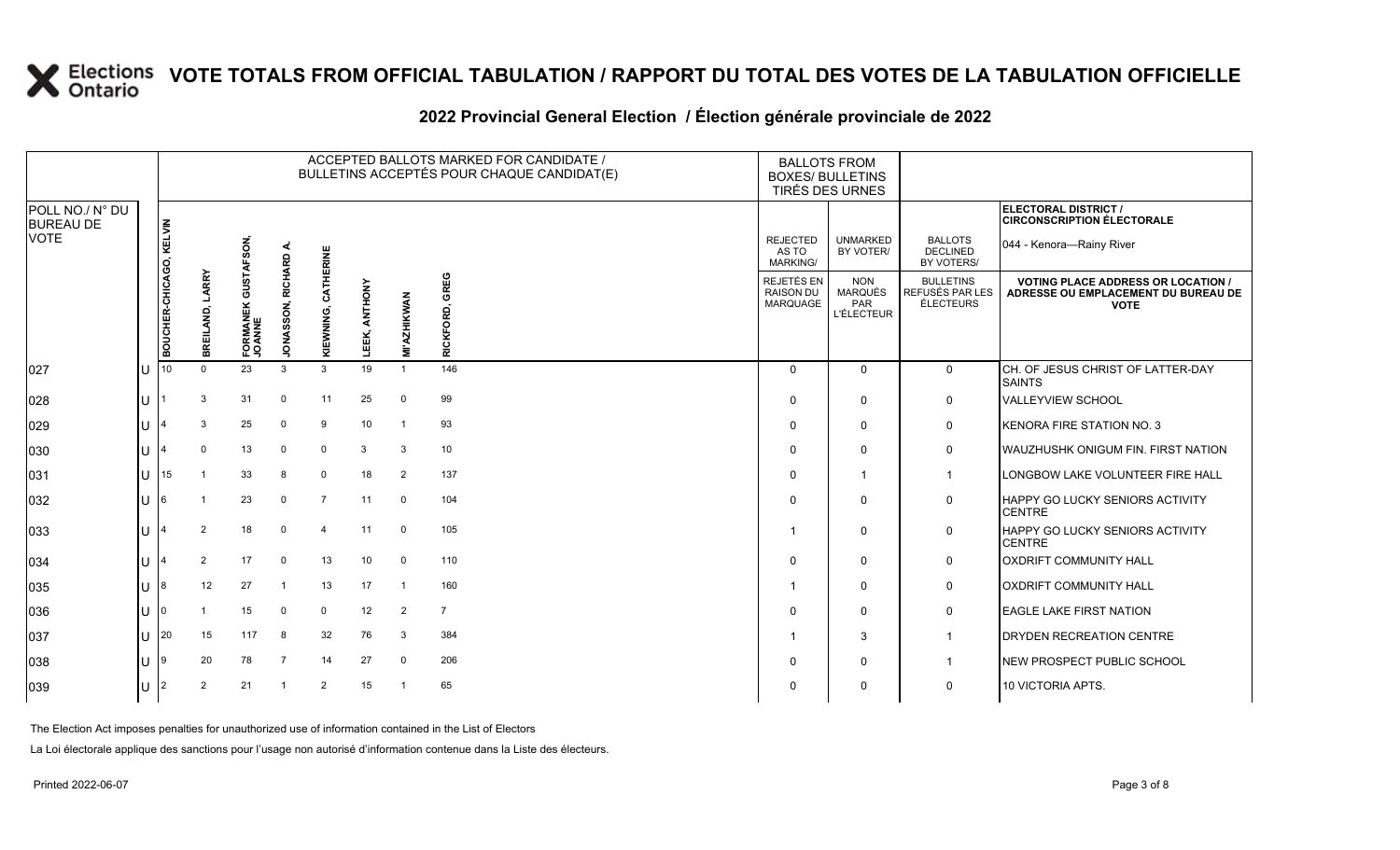### **2022 Provincial General Election / Élection générale provinciale de 2022**

|                                     |   | ACCEPTED BALLOTS MARKED FOR CANDIDATE /<br>BULLETINS ACCEPTÉS POUR CHAQUE CANDIDAT(E) |                    |                      |                             |                     |                  |                    |                                    | <b>BALLOTS FROM</b><br><b>BOXES/ BULLETINS</b><br>TIRÉS DES URNES |                                                          |                                                  |                                                                                                 |
|-------------------------------------|---|---------------------------------------------------------------------------------------|--------------------|----------------------|-----------------------------|---------------------|------------------|--------------------|------------------------------------|-------------------------------------------------------------------|----------------------------------------------------------|--------------------------------------------------|-------------------------------------------------------------------------------------------------|
| POLL NO./ N° DU<br><b>BUREAU DE</b> |   |                                                                                       |                    |                      |                             |                     |                  |                    |                                    |                                                                   |                                                          |                                                  | ELECTORAL DISTRICT /<br><b>CIRCONSCRIPTION ÉLECTORALE</b>                                       |
| <b>VOTE</b>                         |   |                                                                                       |                    | <b>GUSTAFSON</b>     | ⋖                           | ERINE               |                  |                    |                                    | <b>REJECTED</b><br>AS TO<br><b>MARKING/</b>                       | <b>UNMARKED</b><br>BY VOTER/                             | <b>BALLOTS</b><br><b>DECLINED</b><br>BY VOTERS/  | 044 - Kenora-Rainy River                                                                        |
|                                     |   | BOUCHER-CHICAGO, KELVIN                                                               | LARRY<br>BREILAND, | FORMANEK (<br>JOANNE | RICHARD<br><b>JONASSON,</b> | 콭<br>Š<br>KIEWNING, | ANTHONY<br>LEEK, | <b>MI'AZHIKWAN</b> | GREG<br><u>ទី</u><br><b>RICKFO</b> | REJETÉS EN<br><b>RAISON DU</b><br>MARQUAGE                        | <b>NON</b><br><b>MARQUÉS</b><br>PAR<br><b>L'ÉLECTEUR</b> | <b>BULLETINS</b><br>REFUSÉS PAR LES<br>ÉLECTEURS | <b>VOTING PLACE ADDRESS OR LOCATION /</b><br>ADRESSE OU EMPLACEMENT DU BUREAU DE<br><b>VOTE</b> |
| 040                                 |   |                                                                                       |                    | 35                   | $\Omega$                    | 13                  | 11               | $\mathbf 0$        | 62                                 | $\Omega$                                                          | $\Omega$                                                 | $\mathbf 0$                                      | <b>OPEN ROADS PUBLIC SCHOOL</b>                                                                 |
| 041                                 |   |                                                                                       |                    | 64                   | 2                           | 13                  | 22               | 2                  | 145                                |                                                                   | 8                                                        | 0                                                | 330 VAN HORNE SENIORS APARTMENT                                                                 |
| 042                                 | U |                                                                                       | 3                  | 39                   | 2                           | $\overline{7}$      | ٩                | $\mathbf 1$        | 84                                 | $\Omega$                                                          | $\overline{2}$                                           | 0                                                | <b>BEST WESTERN PLUS DRYDEN</b>                                                                 |
| 043                                 | U |                                                                                       |                    | 65                   | $\Delta$                    | 24                  | 38               | $\overline{1}$     | 197                                | $\Omega$                                                          | $\Omega$                                                 | 0                                                | <b>ST. JOSEPH'S SCHOOL</b>                                                                      |
| 044                                 |   |                                                                                       | 3                  | 69                   | 3                           | 18                  | 20               | $\overline{2}$     | 195                                | $\Omega$                                                          | $\Omega$                                                 | $\overline{2}$                                   | ÉCOLE CATHOLIQUE DE L'ENFANT-JÉSUS                                                              |
| 045                                 |   |                                                                                       | $\Omega$           | 6                    | $\Omega$                    | $\mathbf{1}$        | 4                | 2                  | 9                                  | $\Omega$                                                          | $\mathbf 0$                                              | $\mathbf 0$                                      | <b>IWABIGOON LAKE OJIBWAY NATION</b>                                                            |
| 046                                 | U |                                                                                       | 9                  | 41                   | 5                           | 8                   | 29               | $\overline{1}$     | 131                                | $\Omega$                                                          | $\Omega$                                                 | 0                                                | <b>WABIGOON MEMORIAL HALL</b>                                                                   |
| 047                                 |   |                                                                                       |                    | 10                   | $\mathbf 0$                 | $\mathbf 0$         | 5                | $\mathbf 0$        | 19                                 | $\Omega$                                                          | $\Omega$                                                 | 0                                                | IGNACE PUBLIC LIBRARY                                                                           |
| 048                                 | U |                                                                                       | <sup>0</sup>       | 2                    |                             | $\mathbf 0$         | $\mathbf 0$      | $\mathbf 0$        | 3                                  | $\Omega$                                                          | $\Omega$                                                 | 0                                                | INW ANGLE 33B F.N. - ANGLE INLET SW                                                             |
| 049                                 | U |                                                                                       | 2                  | 16                   | $\Omega$                    | 9                   | 20               | 3                  | 70                                 |                                                                   | $\Omega$                                                 | 0                                                | <b>KENORA RECREATION CENTRE</b>                                                                 |
| 050                                 | U |                                                                                       | 3                  | 25                   | $\Omega$                    | 10                  | 21               | $\mathbf 0$        | 60                                 | $\Omega$                                                          | $\mathbf 0$                                              | 0                                                | KENORA RECREATION CENTRE                                                                        |
| 051                                 | U |                                                                                       |                    | $\mathbf 0$          | $\Omega$                    | $\mathbf 0$         | $\mathbf 0$      | $\mathbf 0$        | $\overline{1}$                     | $\Omega$                                                          | $\Omega$                                                 | 0                                                | NORTHWEST ANGLE 37 FN                                                                           |
| 052                                 | U |                                                                                       |                    | -1                   | $\Omega$                    |                     | $\mathbf{1}$     | $\mathbf 0$        | $\overline{1}$                     | $\Omega$                                                          | $\mathbf 0$                                              | 0                                                | NORTHWEST ANGLE 33 F.N. (DOG PAW)                                                               |
| 053                                 |   |                                                                                       |                    | 10                   | $\Omega$                    | $\overline{0}$      | 3                | 2                  | $\overline{2}$                     | $\Omega$                                                          | $\Omega$                                                 | $\mathbf 0$                                      | <b>IPESHIGONEBIG COMMUNITY CENTRE</b>                                                           |

The Election Act imposes penalties for unauthorized use of information contained in the List of Electors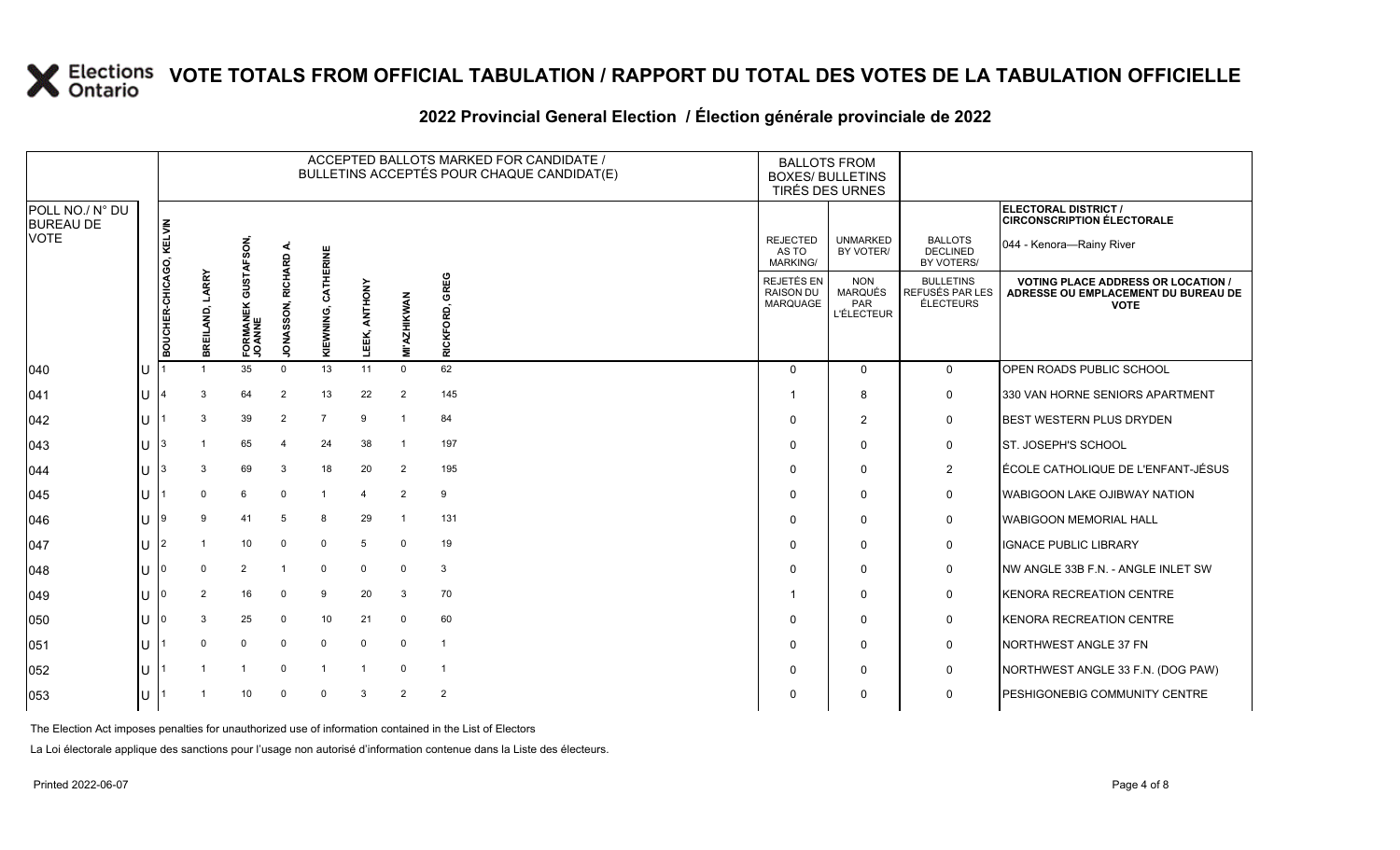### **2022 Provincial General Election / Élection générale provinciale de 2022**

|                                     |    |                         |                    |                               |                   |                        |                  |                    | ACCEPTED BALLOTS MARKED FOR CANDIDATE /<br>BULLETINS ACCEPTÉS POUR CHAQUE CANDIDAT(E) | <b>BALLOTS FROM</b><br><b>BOXES/ BULLETINS</b><br>TIRÉS DES URNES |                                                          |                                                         |                                                                                                 |
|-------------------------------------|----|-------------------------|--------------------|-------------------------------|-------------------|------------------------|------------------|--------------------|---------------------------------------------------------------------------------------|-------------------------------------------------------------------|----------------------------------------------------------|---------------------------------------------------------|-------------------------------------------------------------------------------------------------|
| POLL NO./ N° DU<br><b>BUREAU DE</b> |    |                         |                    |                               |                   |                        |                  |                    |                                                                                       |                                                                   |                                                          |                                                         | <b>ELECTORAL DISTRICT /</b><br><b>CIRCONSCRIPTION ÉLECTORALE</b>                                |
| <b>VOTE</b>                         |    |                         |                    |                               | ∢                 |                        |                  |                    |                                                                                       | <b>REJECTED</b><br>AS TO<br><b>MARKING/</b>                       | <b>UNMARKED</b><br>BY VOTER/                             | <b>BALLOTS</b><br><b>DECLINED</b><br>BY VOTERS/         | 044 - Kenora-Rainy River                                                                        |
|                                     |    | BOUCHER-CHICAGO, KELVIN | LARRY<br>BREILAND, | FORMANEK GUSTAFSON,<br>JOANNE | JONASSON, RICHARD | CATHERINE<br>KIEWNING, | ANTHONY<br>LEEK, | <b>MI'AZHIKWAN</b> | GREG<br>RICKFORD,                                                                     | REJETÉS EN<br><b>RAISON DU</b><br>MARQUAGE                        | <b>NON</b><br><b>MARQUÉS</b><br>PAR<br><b>L'ÉLECTEUR</b> | <b>BULLETINS</b><br>REFUSÉS PAR LES<br><b>ÉLECTEURS</b> | <b>VOTING PLACE ADDRESS OR LOCATION /</b><br>ADRESSE OU EMPLACEMENT DU BUREAU DE<br><b>VOTE</b> |
| 054                                 | ΙU |                         |                    | 10                            | $\Omega$          | $\overline{2}$         | 18               | $\Omega$           | 115                                                                                   | $\Omega$                                                          | $\overline{1}$                                           | $\mathbf 0$                                             | SIOUX NARROWS COMMUNITY HALL                                                                    |
| 055                                 | lu |                         | $\overline{2}$     | 8                             | $\Omega$          | $\Omega$               | 8                |                    | 62                                                                                    |                                                                   | $\mathbf 0$                                              | $\mathbf 0$                                             | NESTOR FALLS COMMUNITY HALL                                                                     |
| 056                                 | lu |                         | $\mathbf 0$        | 27                            | $\mathbf 0$       | -1                     | 7                | $\overline{2}$     | $\overline{1}$                                                                        | 0                                                                 | $\mathbf 0$                                              | 0                                                       | <b>MIKINAAK ONIGAMING SCHOOL</b>                                                                |
| 057                                 | lu |                         | $\Omega$           | 5                             | $\Omega$          | $\overline{4}$         | 8                | $\mathbf 0$        | 29                                                                                    | $\Omega$                                                          | $\mathbf 0$                                              | $\mathbf 0$                                             | <b>HALKIRK FIRE HALL</b>                                                                        |
| 058                                 | Iп |                         |                    | 19                            |                   | $\overline{2}$         | 10 <sup>°</sup>  | $\overline{1}$     | 57                                                                                    | 0                                                                 | $\mathbf 0$                                              | 0                                                       | <b>IGNACE SILVER TOPS</b>                                                                       |
| 059                                 | Iυ |                         | 3                  | 16                            | $\Omega$          | -1                     | $\overline{7}$   | $\Omega$           | 71                                                                                    |                                                                   | 0                                                        | 0                                                       | IGNACE SILVER TOPS                                                                              |
| 060                                 | lu |                         | 3                  | 8                             | -1                | $\mathbf 0$            | $\overline{1}$   | $\overline{1}$     | 33                                                                                    |                                                                   | $\Omega$                                                 | $\mathbf 0$                                             | <b>MORSON COMMUNITY HALL</b>                                                                    |
| 061                                 | Iυ |                         |                    |                               |                   |                        |                  |                    | COMBINED WITH 060 / COMBINÉ À 060                                                     |                                                                   |                                                          |                                                         |                                                                                                 |
| 062                                 | lu |                         |                    |                               |                   |                        |                  |                    | COMBINED WITH 060 / COMBINÉ À 060                                                     |                                                                   |                                                          |                                                         |                                                                                                 |
| 063                                 | lu |                         | 0                  | 16                            | $\mathbf 0$       | -1                     |                  | $\mathbf 0$        | 35                                                                                    | $\Omega$                                                          |                                                          | 0                                                       | BERGLAND COMMUNITY HALL                                                                         |
| 064                                 | lu |                         | $\mathbf 0$        | 15                            | $\mathbf 0$       | $\overline{2}$         | 9                | $\overline{1}$     | 28                                                                                    | $\Omega$                                                          | $\mathbf 0$                                              | 0                                                       | RAINY RIVER EVANGELICAL COVENANT<br><b>CHURCH</b>                                               |
| 065                                 | Iυ | 2                       | 5                  | 15                            |                   | $\overline{7}$         | 17               | $\overline{1}$     | 78                                                                                    | $\Omega$                                                          |                                                          | 0                                                       | <b>RAINY RIVER EVANGELICAL COVENANT</b><br><b>CHURCH</b>                                        |
| 066                                 | Iυ | 5                       |                    | 8                             | $\Omega$          | $\overline{2}$         | 5                | $\overline{1}$     | 35                                                                                    | 0                                                                 | $\mathbf 0$                                              | 0                                                       | <b>PINEWOOD FIRE HALL</b>                                                                       |

The Election Act imposes penalties for unauthorized use of information contained in the List of Electors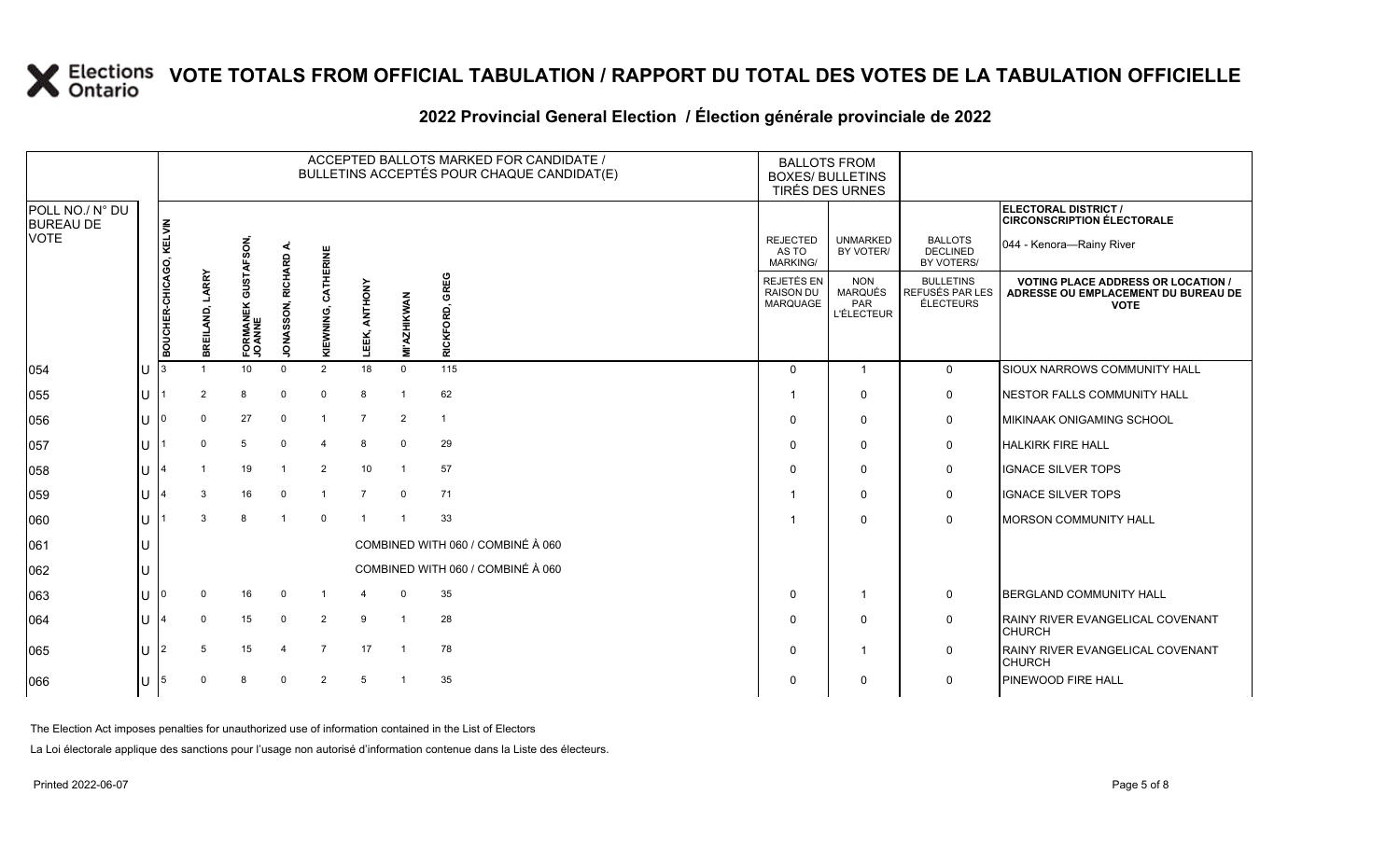### **2022 Provincial General Election / Élection générale provinciale de 2022**

|                                     |     | ACCEPTED BALLOTS MARKED FOR CANDIDATE /<br>BULLETINS ACCEPTÉS POUR CHAQUE CANDIDAT(E) |                                     |                               |                             |                     |                  |                    |                                   | <b>BOXES/ BULLETINS</b>                    | <b>BALLOTS FROM</b><br>TIRÉS DES URNES            |                                                  |                                                                                                 |
|-------------------------------------|-----|---------------------------------------------------------------------------------------|-------------------------------------|-------------------------------|-----------------------------|---------------------|------------------|--------------------|-----------------------------------|--------------------------------------------|---------------------------------------------------|--------------------------------------------------|-------------------------------------------------------------------------------------------------|
| POLL NO./ N° DU<br><b>BUREAU DE</b> |     |                                                                                       |                                     |                               |                             |                     |                  |                    |                                   |                                            |                                                   |                                                  | ELECTORAL DISTRICT /<br><b>CIRCONSCRIPTION ÉLECTORALE</b>                                       |
| <b>VOTE</b>                         |     |                                                                                       |                                     |                               |                             |                     |                  |                    |                                   | <b>REJECTED</b><br>AS TO<br>MARKING/       | <b>UNMARKED</b><br>BY VOTER/                      | <b>BALLOTS</b><br><b>DECLINED</b><br>BY VOTERS/  | 044 - Kenora-Rainy River                                                                        |
|                                     |     | BOUCHER-CHICAGO, KELVIN                                                               | LARRY<br>REILAND,<br>$\overline{m}$ | FORMANEK GUSTAFSON,<br>JOANNE | RICHARD<br><b>JONASSON,</b> | KIEWNING, CATHERINE | ANTHONY<br>LEEK, | <b>MI'AZHIKWAN</b> | GREG<br>RICKFORD,                 | REJETÉS EN<br><b>RAISON DU</b><br>MARQUAGE | <b>NON</b><br>MARQUÉS<br>PAR<br><b>L'ÉLECTEUR</b> | <b>BULLETINS</b><br>REFUSÉS PAR LES<br>ÉLECTEURS | <b>VOTING PLACE ADDRESS OR LOCATION /</b><br>ADRESSE OU EMPLACEMENT DU BUREAU DE<br><b>VOTE</b> |
| 067                                 | IU  |                                                                                       | 9                                   | 13                            | $\Omega$                    | 2                   | 19               | $\Omega$           | 114                               | $\Omega$                                   | 31                                                | $\mathbf 0$                                      | <b>STRATTON FRIENDSHIP CENTRE</b>                                                               |
| 860                                 | lul | 10                                                                                    |                                     | 6                             | $\mathbf 0$                 |                     | $\overline{7}$   | $\mathbf 0$        | 41                                | $\mathbf 0$                                | $\mathbf 0$                                       | 0                                                | CHAPPLE RECREATION CENTRE                                                                       |
| 069                                 | ΙU  | ۱g                                                                                    | 5                                   | 11                            |                             | 3                   | 6                |                    | 59                                | $\Omega$                                   | $\Omega$                                          | $\mathbf 0$                                      | CHAPPLE RECREATION CENTRE                                                                       |
| 070                                 | ΙU  |                                                                                       | $\mathbf 0$                         | 16                            | $\mathbf 0$                 | 2                   | 9                | $\overline{1}$     | $\overline{7}$                    | $\Omega$                                   | $\mathbf{0}$                                      | $\mathbf 0$                                      | <b>RAINY RIVER FIRST NATION</b>                                                                 |
| 071                                 | lU. |                                                                                       | 3                                   | 29                            | 0                           | 6                   | 15               | $\mathbf 0$        | 143                               |                                            | $\mathbf{0}$                                      | 0                                                | KNOX UNITED CHURCH EMO                                                                          |
| 072                                 | ΙU  | 16.                                                                                   | 11                                  | 16                            |                             | 4                   | 9                | $\mathbf 0$        | 119                               | $\Omega$                                   | $\mathbf{0}$                                      | 0                                                | KNOX UNITED CHURCH EMO                                                                          |
| 073                                 | ΙU  |                                                                                       | $\Omega$                            | 25                            | $\Omega$                    | $\mathbf 0$         | $\overline{2}$   | $\mathbf 0$        | $\overline{2}$                    |                                            | $\mathbf{0}$                                      | 0                                                | NAICATCHEWENIN FIRST NATION                                                                     |
| 074                                 | lU  | 5                                                                                     | 3                                   | 23                            |                             | $\overline{4}$      | -5               | $\overline{1}$     | 64                                |                                            | 91                                                | $\overline{c}$                                   | DEVLIN COMMUNITY CENTRE                                                                         |
| 075                                 | lU  | 10                                                                                    | 10                                  | 36                            | 3                           | Δ                   | 30               | $\Omega$           | 131                               |                                            | $\mathbf{0}$                                      | 0                                                | DEVLIN COMMUNITY CENTRE                                                                         |
| 076                                 | IU  |                                                                                       |                                     |                               |                             |                     |                  |                    | COMBINED WITH 073 / COMBINÉ À 073 |                                            |                                                   |                                                  |                                                                                                 |
| 077                                 | IU. | 11                                                                                    | -8                                  | 61                            | 0                           | $\overline{7}$      | 30               | $\overline{1}$     | 174                               | $\Omega$                                   | $\mathbf 0$                                       | 0                                                | <b>ALBERTON MUNICIPAL OFFICE</b>                                                                |
| 078                                 | Iυ  | 12                                                                                    | $\Omega$                            | 38                            | $\mathbf 0$                 | $\overline{4}$      | 11               | - 1                | 23                                | $\Omega$                                   | 0                                                 | $\mathbf 0$                                      | COUCHICHING F.N. - MULTI-USE FACILITY                                                           |
| 079                                 | lu  |                                                                                       |                                     | 18                            | -1                          | 3                   | 13               | $\mathbf 0$        | 56                                | $\Omega$                                   | 0                                                 | 0                                                | FORT FRANCES HIGH SCHOOL                                                                        |
| 080                                 | lU  |                                                                                       | $\overline{2}$                      | 17                            | $\overline{1}$              | 6                   | $\overline{7}$   | $\overline{1}$     | 41                                | $\Omega$                                   | $\mathbf{0}$                                      | $\mathbf 0$                                      | FORT FRANCES HIGH SCHOOL                                                                        |

The Election Act imposes penalties for unauthorized use of information contained in the List of Electors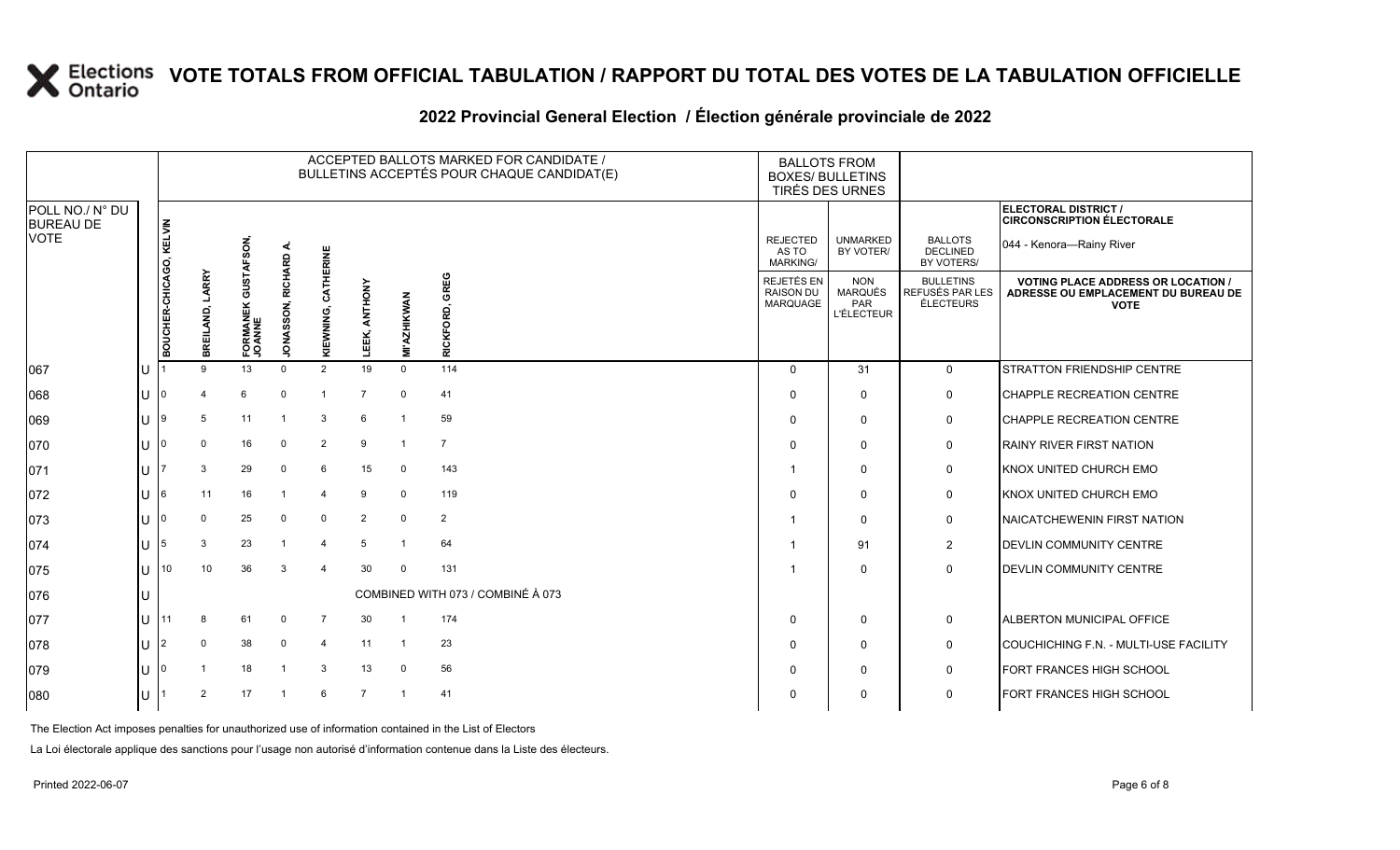### **2022 Provincial General Election / Élection générale provinciale de 2022**

|                                     |                         |                    |                                |                   |                     |                  |                    | ACCEPTED BALLOTS MARKED FOR CANDIDATE /<br>BULLETINS ACCEPTÉS POUR CHAQUE CANDIDAT(E) |                                             | <b>BALLOTS FROM</b><br><b>BOXES/ BULLETINS</b><br>TIRÉS DES URNES |                                                  |                                                                                                 |
|-------------------------------------|-------------------------|--------------------|--------------------------------|-------------------|---------------------|------------------|--------------------|---------------------------------------------------------------------------------------|---------------------------------------------|-------------------------------------------------------------------|--------------------------------------------------|-------------------------------------------------------------------------------------------------|
| POLL NO./ N° DU<br><b>BUREAU DE</b> |                         |                    |                                |                   |                     |                  |                    |                                                                                       |                                             |                                                                   |                                                  | ELECTORAL DISTRICT /<br><b>CIRCONSCRIPTION ÉLECTORALE</b>                                       |
| <b>VOTE</b>                         |                         |                    | ŠON,                           |                   |                     |                  |                    |                                                                                       | <b>REJECTED</b><br>AS TO<br><b>MARKING/</b> | <b>UNMARKED</b><br>BY VOTER/                                      | <b>BALLOTS</b><br><b>DECLINED</b><br>BY VOTERS/  | 044 - Kenora—Rainy River                                                                        |
|                                     | BOUCHER-CHICAGO, KELVIN | LARRY<br>BREILAND, | GUSTAF<br>FORMANEK (<br>JOANNE | JONASSON, RICHARD | KIEWNING, CATHERINE | ANTHONY<br>LEEK, | <b>MI'AZHIKWAN</b> | GREG<br>ម៉<br><b>RICKFOI</b>                                                          | REJETÉS EN<br><b>RAISON DU</b><br>MARQUAGE  | <b>NON</b><br><b>MARQUÉS</b><br>PAR<br><b>L'ÉLECTEUR</b>          | <b>BULLETINS</b><br>REFUSÉS PAR LES<br>ÉLECTEURS | <b>VOTING PLACE ADDRESS OR LOCATION /</b><br>ADRESSE OU EMPLACEMENT DU BUREAU DE<br><b>VOTE</b> |
| 081                                 |                         |                    | 15                             | $\Omega$          | $\mathbf{1}$        | 2                | $\mathbf 0$        | 44                                                                                    | $\Omega$                                    | $\Omega$                                                          | $\mathbf 0$                                      | FORT FRANCES HIGH SCHOOL                                                                        |
| 082                                 |                         |                    | 25                             | 2                 | 8                   | 16               | $\overline{1}$     | 44                                                                                    | $\Omega$                                    | $\mathbf 0$                                                       | 0                                                | FORT FRANCES HIGH SCHOOL                                                                        |
| 083                                 |                         |                    | 41                             | $\Omega$          | 3                   | 23               | $\mathbf 0$        | 70                                                                                    |                                             | $\mathbf 0$                                                       | 0                                                | FORT FRANCES HIGH SCHOOL                                                                        |
| 084                                 |                         | 3                  | 49                             | $\Omega$          | 3                   | 27               | $\overline{1}$     | 55                                                                                    | $\Omega$                                    | $\mathbf 0$                                                       | 0                                                | <b>SISTER KENNEDY CENTRE</b>                                                                    |
| 085                                 | 17                      | 2                  | 88                             |                   | 11                  | 40               | $\overline{1}$     | 148                                                                                   |                                             | $\mathbf 0$                                                       | 0                                                | <b>ROBERT MOORE SCHOOL</b>                                                                      |
| 086                                 |                         | 0                  | 30                             |                   | -1                  | 15               | $\mathbf 0$        | 70                                                                                    | 3                                           | $\mathbf 0$                                                       | $\mathbf 0$                                      | <b>GREEN MANOR</b>                                                                              |
| 087                                 |                         | $\overline{2}$     | 119                            | $\mathbf{1}$      | 14                  | 43               | $\mathbf 0$        | 168                                                                                   | $\Omega$                                    | $\mathbf 0$                                                       | 0                                                | MEMORIAL SPORTS CENTRE                                                                          |
| 088                                 |                         |                    | 36                             | $\mathbf 0$       | 2                   | 15               | $\overline{1}$     | 50                                                                                    | 3                                           | $\mathbf 0$                                                       | 0                                                | <b>ELIZABETH MANOR</b>                                                                          |
| 089                                 |                         |                    | 50                             | 3                 | $\overline{7}$      | 20               | $\mathbf 0$        | 111                                                                                   | $\Omega$                                    | $\mathbf 0$                                                       | $\mathbf 0$                                      | <b>GREAT BEAR STORE</b>                                                                         |
| 090                                 |                         | $\Omega$           | 16                             | $\Omega$          | $\overline{2}$      | 5                | $\Omega$           | 3                                                                                     |                                             | $\mathbf 0$                                                       | $\mathbf 0$                                      | <b>SEINE RIVER FIRST NATION</b>                                                                 |
| 091                                 |                         |                    |                                |                   |                     |                  |                    | COMBINED WITH 089 / COMBINÉ À 089                                                     |                                             |                                                                   |                                                  |                                                                                                 |
| 092                                 |                         |                    |                                |                   |                     |                  |                    | COMBINED WITH 089 / COMBINÉ À 089                                                     |                                             |                                                                   |                                                  |                                                                                                 |
| 093                                 |                         |                    |                                |                   |                     |                  |                    | COMBINED WITH 048 / COMBINÉ À 048                                                     |                                             |                                                                   |                                                  |                                                                                                 |
| 094                                 |                         |                    | 18                             |                   | $\Omega$            |                  | $\Omega$           | $\overline{2}$                                                                        | $\Omega$                                    | $\mathbf 0$                                                       | $\mathbf 0$                                      | <b>NIGIGOONSIMINIKAANING FIRST NATION</b>                                                       |

The Election Act imposes penalties for unauthorized use of information contained in the List of Electors